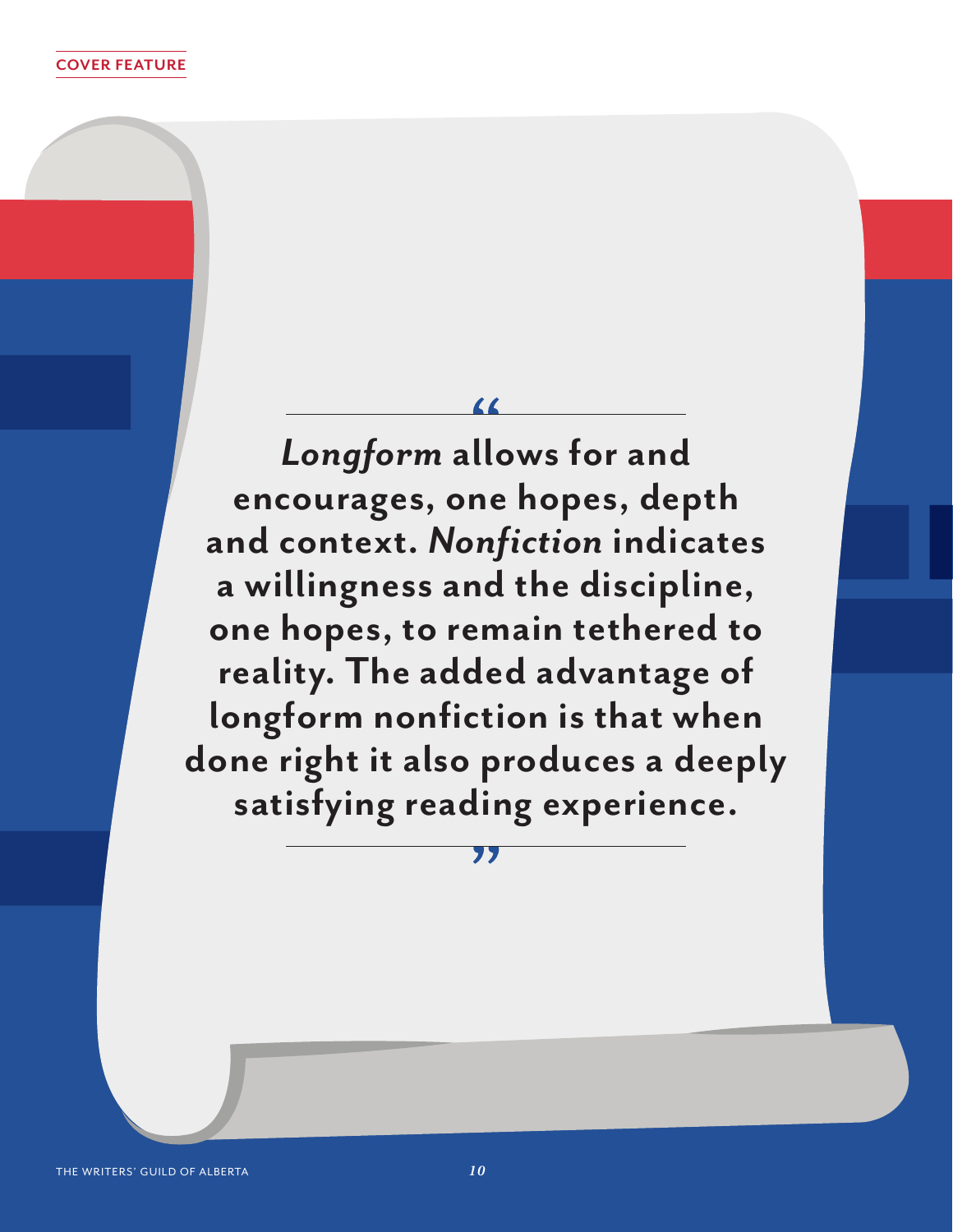CURTIS GILLESPIE

## FIGHTING THE UNENLIGHTENMENT

*Longform nonfiction in the age of the shortform lie*

**WestWord** asked me to write an essay about longform nonfiction, I was given a deadline of early November. I requested that my deadline be extended for a few weeks beyond the American election, on the not-unreasonable prem longform nonfiction, I was given a deadline of early November. I requested that my deadline be extended for a few weeks beyond the American inform the content and tone of the essay.

Thank you, *WestWord*, for the extension.

We are in a precarious moment. I am not referring to threats such as the coronavirus or the climate catastrophe, though these are scary and urgent. Nor am I referring to the attack on democracy by Stooge One and his bootlickers, though I'll come back to that dangerous farce momentarily. There are many problems and divisions and hazards in today's world that we need to address—poverty, homelessness, the income gap, clean water, the patriarchy—so many that it's pointless even to list them all. We've got our work cut out for us for the next generation or two.

But to my mind, the greatest risk we are currently exposed to overarches and contributes to all the above and, not coincidentally, being the point of this essay, is directly linked to the role and value of longform nonfiction. Unless we correct our one allencompassing problem soon, it's hard to imagine we'll have the wherewithal to solve any of the others properly. David Brooks recently called it an "epistemological crisis" in *The New York* Times, but I'm not as smart as him. What I'm talking about is the imminent extinction of reality.

Two linked events from the disgraceful aftermath of the U.S. election, both press conferences helmed by Rudy Giuliani, stand as perfect illustrations of the crisis. The first was held on Saturday,



CURTIS GILLESPIE

November 7, 2020, and was billed as the big reveal of all the ways Donald Trump had the election stolen from him. Trump tweeted out that Giuliani was holding a presser at the Four Seasons in downtown Philadelphia. Everyone, including himself, assumed the swanky Four Seasons Hotel, which was where the media naturally started gathering. The hotel then tweeted that no such event was being held. After a few minutes of Twitter silence, Trump then informed his nearly 90 million Twitter followers that this mindbogglingly significant event was, in fact, going to take place at some random place called Four Seasons Total Landscaping.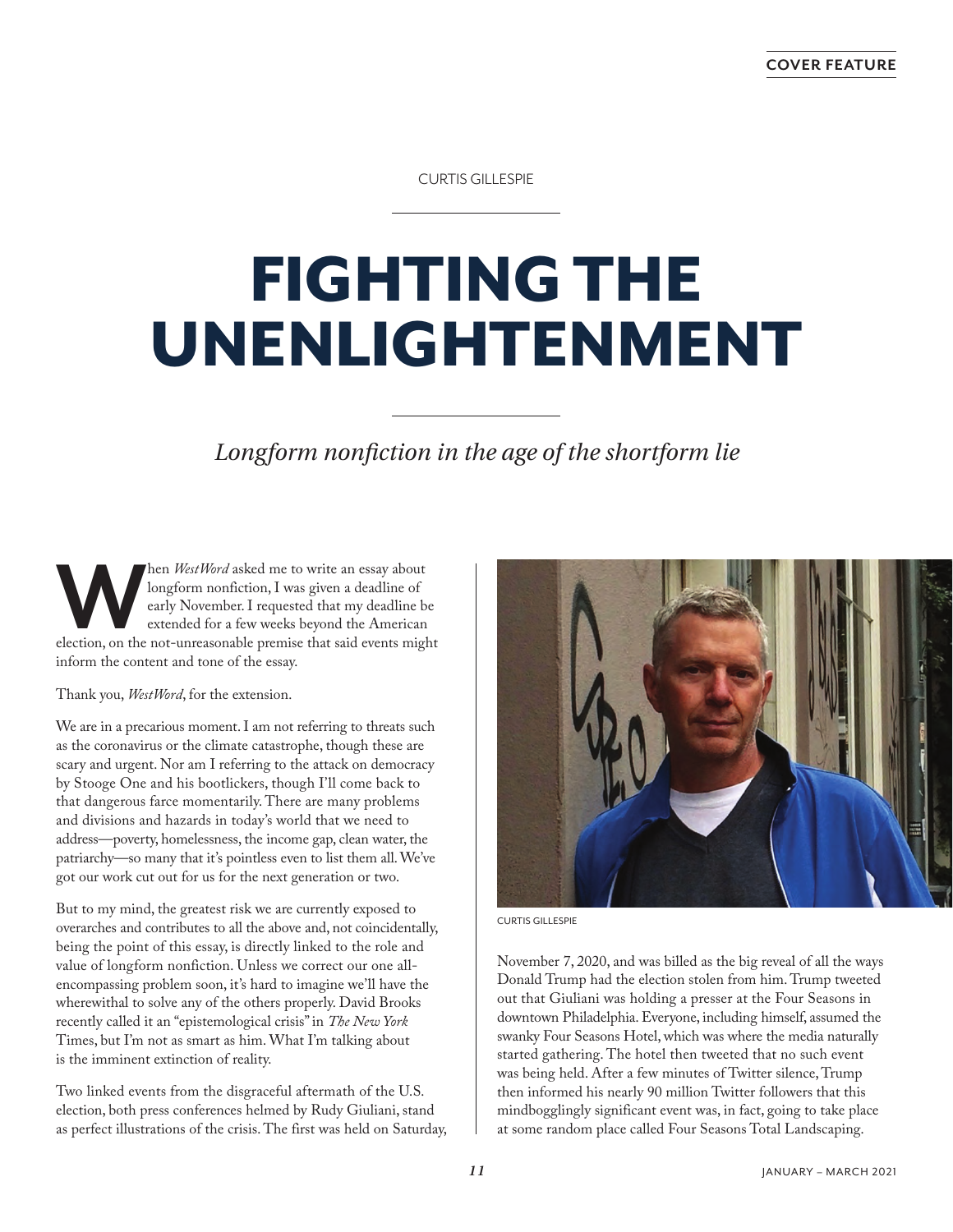## **COVER FEATURE**

Giuliani or one of his minions obviously had just dialled up "Four Seasons" and booked a press conference without bothering to check to make sure it was a hotel in downtown Philadelphia and not a shabby cinder block building in Philly's rough north end on the same street as the Delaware Valley Cremation Centre and the Fantasy Island porn shop promising "viewing booths, movies and lotions" on its sign out front. It was here that the Trump campaign assembled the world's media to blow the roof off a vast conspiracy. As Giuliani spoke in front of a garage door plastered with hurriedly attached TRUMP signs, the camera angle showed a Hazardous Chemicals sign prominently screwed to the wall behind him. The first person Giuliani called to the podium as a witness to voter fraud turned out to be a convicted child sex offender.

That was just the opening act. During the second Giuliani press conference a week later, in which claims were made that the long-deceased Venezuelan president Hugo Chavez was part of a vast communist/Republican/Democrat joint conspiracy to steal the election from Trump, Giuliani had a meltdown. Literally. Black fluid trickled from his scalp and sideburns down his cheeks, creating twin lines of running hair dye that eventually formed a kind of horror movie special effect, making it look like he was wearing someone else's face, Hannibal Lecter-style.

And I haven't even brought up QAnon yet.

In classic longform nonfiction style, however, I'm now going to switch gears. We'll return to Rudy and his antics shortly, but before getting into how all this relates to longform nonfiction in the age of the shortform lie, I want to speak to the terminology I'm using. I've been writing and teaching and lecturing in this genre (and others) for 25 years or so, and I've still yet to come up with a fully satisfying term to describe it. As every purveyor of the form knows, you aren't eligible for membership in the club unless you can debate at length, beer in hand, the pros and cons of the various descriptors. I have used and/ or heard used the terms journalism, literary journalism, narrative journalism, creative journalism, longform journalism, longform narrative, nonfiction, longform nonfiction, creative nonfiction and reportage. Each term has its granular differentiations and advantages and disadvantages, so I won't argue with you if you want to use one instead of another. The one I find most apt by definition—reportage always sounds high-falutin' to me when I say it, so I rarely use it.

I chose longform nonfiction for this essay, because I think it most accurately describes both what the world needs right now and what we are aspiring to produce. *Longform* allows for and encourages, one hopes, depth and context. *Nonfiction* indicates a willingness and the discipline, one hopes, to remain tethered to reality. The added advantage of longform nonfiction is that when done right it also produces a deeply satisfying reading experience.

So what exactly is longform nonfiction and why does it matter? Why do we need it in our toolbox to combat the assault on reality? Longform nonfiction is simple to describe and hard to do well. It is a combination of deep reporting on events of a factual basis presented in a format that has room to breathe, that is long enough to offer context, and that is written and edited to allow for greater meaning and larger patterns to emerge from the judicious accumulation and placement of detail. It is rigorously fact-checked. It avoids drawing attention to style, though it can be stylishly written. It presumes a certain level of intelligence and curiosity from the reader, but more importantly, requires their attention. Every great piece of longform nonfiction is, at its heart, asking a question. The delivery of the piece provides the material needed to answer the question. Most readers would find such articles in magazines, though some newspapers do longform occasionally.

Longform nonfiction is bolted to reality, but a writer has some latitude with language and structure and even motivational investigation. Interestingly, even though it's made up, literary fiction is more restrictive than longform nonfiction, because we demand bulletproof psychological and emotional authenticity from our fiction. Fiction is the freediving of creativity—the deeper you go, the higher the pressure, the higher the pressure, the less scope for error. If one detail of a character's psychology in a novel rings hollow, the whole thing usually collapses for me. With longform nonfiction, however, writers can suffer the occasional minor mistake of fact or interpretation without harming the overall value of the piece, so long as there is full transparency around the process and correction. Readers forgive mistakes in longform nonfiction as long as the writer isn't trying to hide anything. Writing fiction is akin to mining for a diamond that, once found, needs to be pure to make it to the cutting stage, whereas longform nonfiction is like a metallurgical smelting process that can tolerate a certain percentage of impurities.

It's perhaps also worth differentiating longform nonfiction from daily journalism, which is what most newspaper, television and website content consists of. Daily journalism tends towards the oldschool, inverted pyramid style of reporting that focuses on gathering facts and presenting them without fanfare as close to the top of the story as possible, under the premise that most people just want "the news" and don't have time every day to read a mystery novel that makes you wait until the end to find out what happened. The daily journalism format is crucially important in a reality-based society, but it is inadequate as a sole source of information. Daily journalism is the vital growing and harvesting of staple ingredients. Longform nonfiction makes a gourmet meal out of those ingredients.

And a quick word about narrative as it relates to longform nonfiction. I remain an advocate of marrying narrative to research because it creates for the reader something that is both educational and entertaining. Narrative—telling a story with characters and a dramatic arc—is an elegant way to merge persuasive writing with principled research. Unfortunately, narrative is also used today in everything from home renovation television to political campaigns to pharmaceutical commercials. Narrative is a little like atomic energy; in the right hands it can be a force for good, but in the wrong hands can be used for ill. Still, when used well and ethically, narrative is a great way for longform to engage with readers. And that matters. Lecturing people rarely achieves the desired result. Giving people a reason to listen stands a chance. Remember the words of the director Billy Wilder: "I have ten commandments. The first nine are, Thou shalt not bore. The tenth is, Thou shalt have right of final cut." People are attracted to stories, but we direly